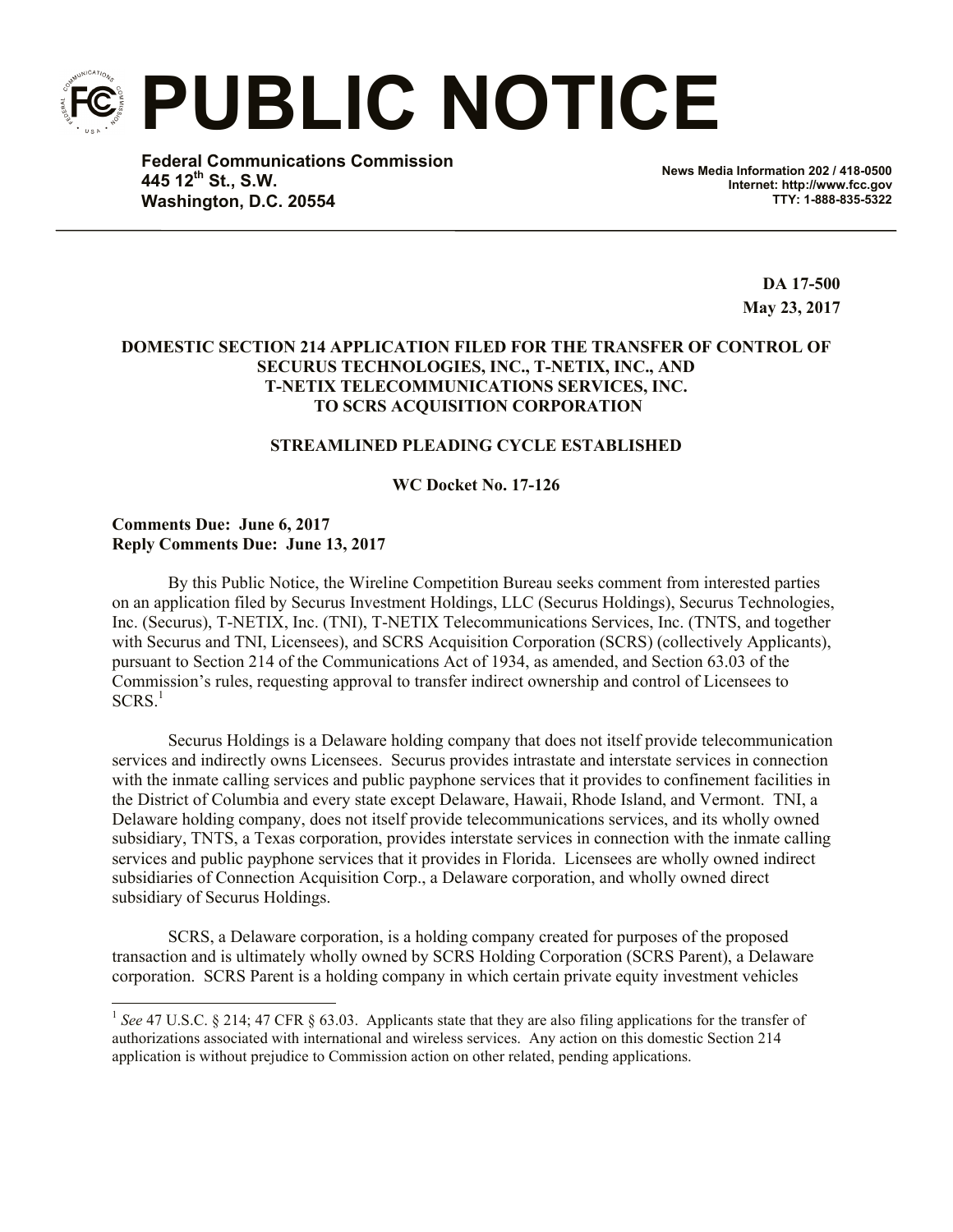sponsored by Platinum Equity, LLC (together with its affiliates, Platinum Equity) will contribute their equity investments in connection with the proposed transaction. Platinum Equity Capital Partners IV, L.P., a Delaware limited partnership, will be the majority owner of SCRS Parent. The membership interests of Platinum Equity are ultimately held in trust by the Gores Trust, with Tom Gores and Holly Gores, both U.S. citizens, as trustees. Applicants state that no other person, directly or indirectly, owns or controls a 10 percent or greater interest in SCRS. All entities are U.S.-based. Applicants further state that Platinum Equity does not have any telecommunications carriers in its current investment portfolio.

Pursuant to the terms of stock purchase agreement between Securus Holdings, Connect, and SCRS, SCRS will acquire all of the stock of Connect from Securus Holdings. As a result, Connect will become a wholly owned, direct subsidiary of SCRS, and Licensees will become wholly owned, indirect subsidiaries of SCRS (and its parent companies). Applicants assert that the proposed transaction is entitled to presumptive streamlined treatment under Section 63.03(b)(2)(i) of the Commission's rules and that a grant of the application will serve the public interest, convenience, and necessity. 2

Domestic Section 214 Application Filed for the Transfer of Control of Securus Technologies, Inc., T-NETIX, Inc., T-NETIX Telecommunications Services, Inc. to SCRS Acquisition Corporation, WC Docket No. 17-126 (filed May 12, 2017).

## **GENERAL INFORMATION**

The transfer of control identified herein has been found, upon initial review, to be acceptable for filing as a streamlined application. The Commission reserves the right to return any transfer application if, upon further examination, it is determined to be defective and not in conformance with the Commission's rules and policies. Pursuant to Section 63.03(a) of the Commission's rules, 47 CFR § 63.03(a), interested parties may file comments **on or before June 6, 2017**, and reply comments **on or before June 13, 2017**. Pursuant to Section 63.52 of the Commission's rules, 47 CFR § 63.52, commenters must serve a copy of comments on the Applicants no later than the above comment filing date. Unless otherwise notified by the Commission, the Applicants may transfer control on the 31st day after the date of this notice.

Pursuant to Section 63.03 of the Commission's rules, 47 CFR  $\S$  63.03, parties to this proceeding should file any documents using the Commission's Electronic Comment Filing System (ECFS): http://apps.fcc.gov/ecfs/.

#### **In addition, e-mail one copy of each pleading to each of the following:**

- 1) Tracey Wilson, Competition Policy Division, Wireline Competition Bureau, tracey.wilson@fcc.gov;
- 2) Jodie May, Competition Policy Division, Wireline Competition Bureau, jodie.may@fcc.gov;
- 3) Jim Bird, Office of General Counsel,  $\lim_{h \to 0} \frac{\text{bird}}{\text{det} \text{sec}}$ .gov;
- 4) David Krech, International Bureau, david.krech@fcc.gov; and

l

 $2^{2}$  47 CFR § 63.03(b)(2)(i).